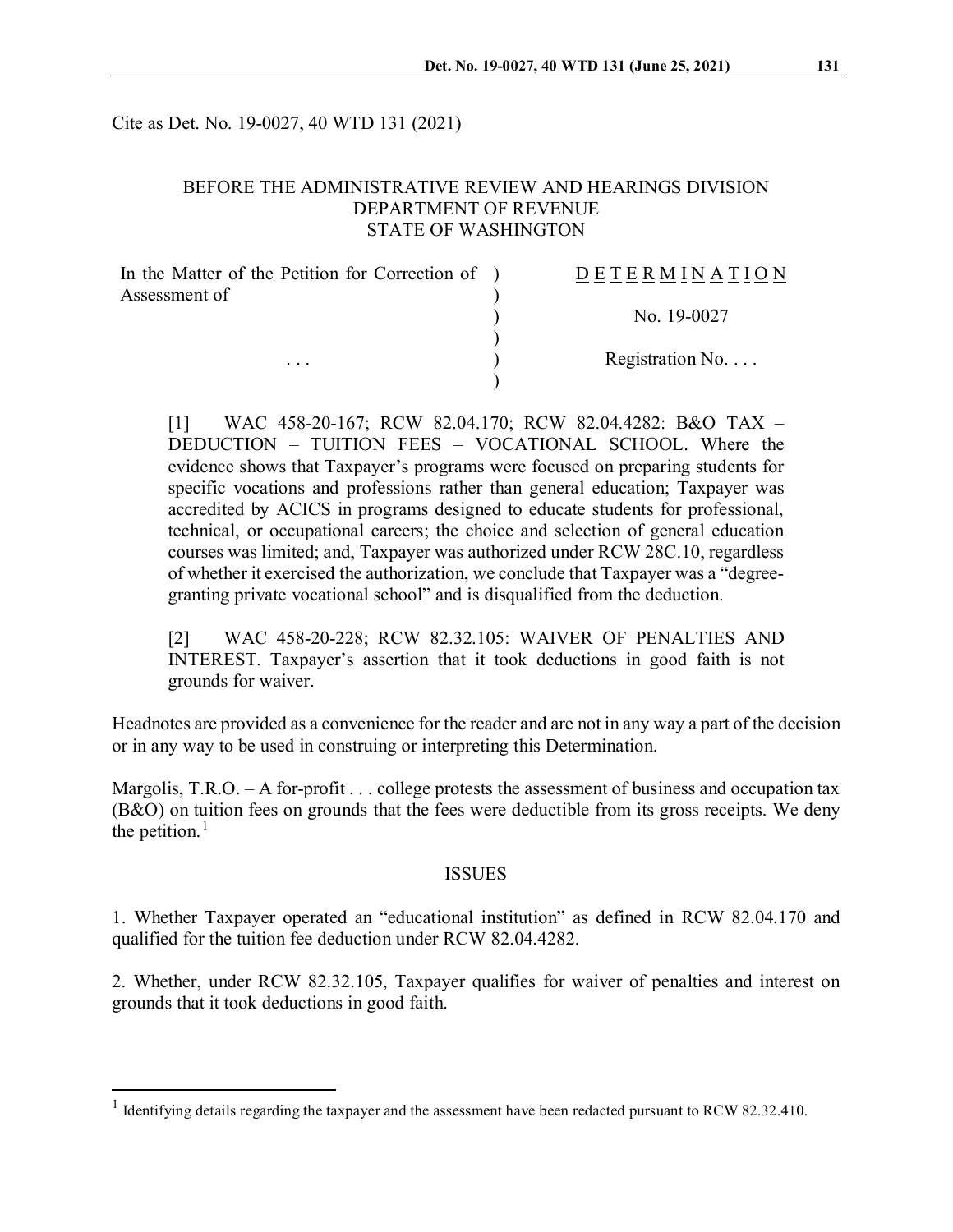### FINDINGS OF FACT

Taxpayer operated a for-profit . . . college with a campus in Washington. The Department of Revenue's Audit Division (Audit) conducted a limited audit of Taxpayer's records for the period January 1, 2012, through June 30, 2016, to determine whether Taxpayer properly reported receipts from tuition fees. On December 28, 2017, Audit assessed Taxpayer \$ . . . . The assessment is comprised of  $\$\dots$  in service and other activities B&O tax,  $\$\dots$  in a 29% delinguent penalty,  $\$\dots$ . . in interest, and  $\$\dots$  in a 5% assessment penalty.

Taxpayer offered bachelor's and associate's degree programs, which included some general education requirement courses required for finishing the degrees, but its programs were very specific and its own stated mission indicates a purpose to prepare persons for specific vocations and professions . . . . Taxpayer's programs were primarily skills-oriented programs that prepare an individual to practice a vocation in a specialty area, such as . . . . The limited selection of general education courses appear to be just the amount required to meet the minimum standards for degreegranting institutions, with no ability to select from various course offerings, and the same general education courses are offered for each program.

Taxpayer was accredited by the Accrediting Council for Independent Colleges and Schools (ACICS). The ACICS website lists the scope of accreditation to be for private postsecondary institutions in programs designed to educate students for professional, technical, or occupational careers. *See* www.acis/org/accreditation (last accessed January 29, 2019).[2](#page-1-0)

From April 2014 through April 2015, Taxpayer held a license to offer certificate programs under the provisions of the Private School Act under RCW 28C.10, and was also subject to oversight of the Washington Workforce Training and Education Coordinating Board (WTECB) from March 2015 through April 2015. Taxpayer explains that while it was licensed to offer two certificate programs by WTECB, those programs did not receive accredited status until March 2, 2015, after Taxpayer had decided to close the Washington campus, and Taxpayer never actually offered the programs.

Audit disallowed deductions [under RCW 82.04.4282] that Taxpayer took for tuition fees on grounds that it is a degree granting private vocational school rather than an "educational institution" under RCW82.04.170. Taxpayer petitioned for correction of the assessment on grounds that it was indeed a qualifying educational institution.

#### ANALYSIS

Washington imposes a B&O tax for the act or privilege of engaging in business in the state of Washington. RCW 82.04.220. Business activities other than, or in addition to, those that are specifically enumerated elsewhere in Chapter 82.04, RCW or RCW 82.04.290(1), are taxed under the service and other activities B&O tax classification. RCW 82.04.290(2). There are a number of statutory exceptions, exemptions, and deductions set out in Chapter 82.04, RCW. These tax

<span id="page-1-0"></span> $2$  ACICS was a nationally recognized accreditor until its recognition was revoked on December 12, 2016, for failing to comply with the requirements for recognition. On November 21, 2018, Secretary of Education Betsy DeVos reinstated ACICS.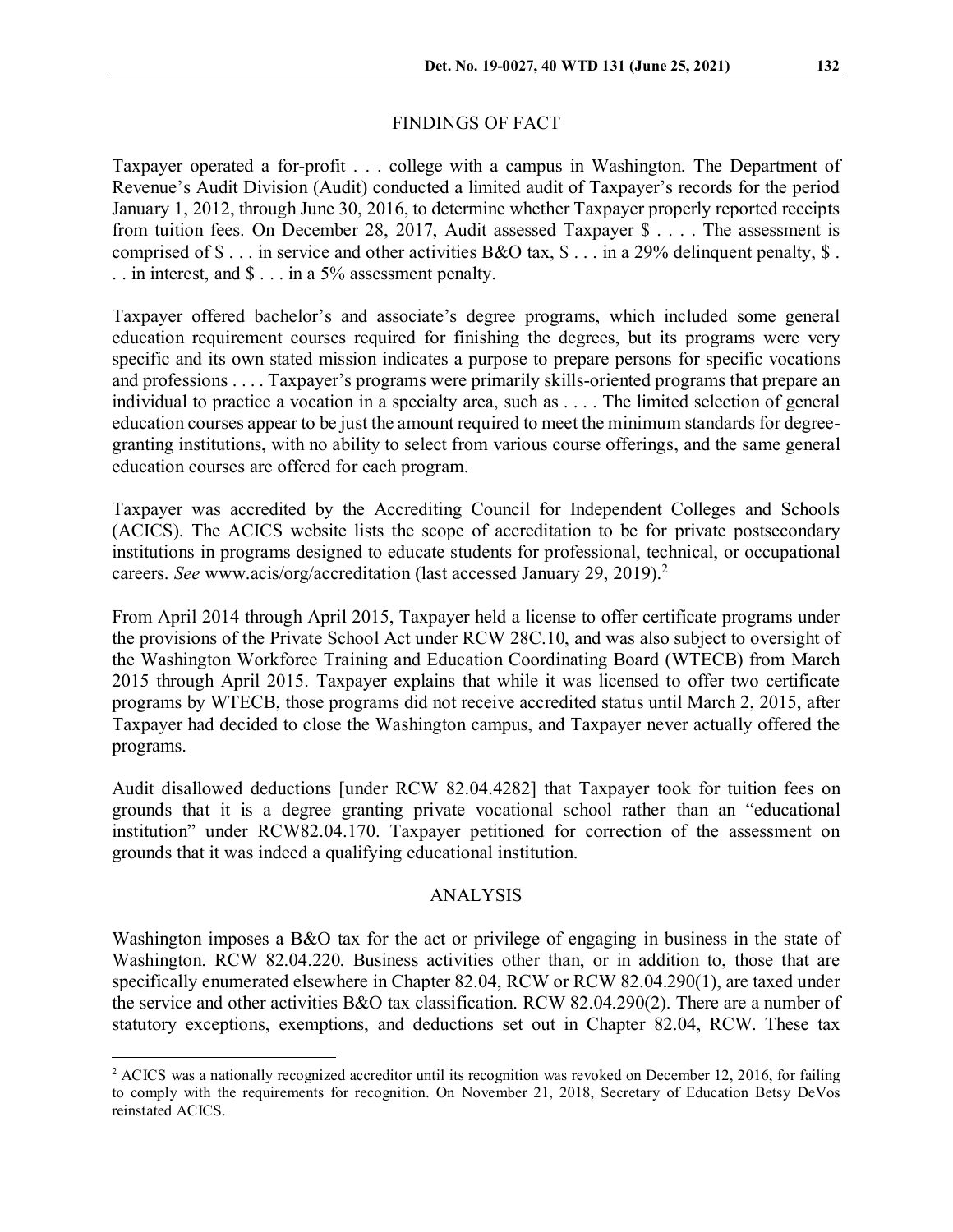benefits are narrowly construed, and the party claiming the deduction has the burden of showing that it qualifies for the deduction. *See, e.g., Budget Rent-A-Car, Inc. v. Dep't of Revenue*, 81 Wn.2d 171, 174-175, 500 P.2d 764 (1972).

Pursuant to RCW 82.04.4282, a deduction from the measure of tax is permitted for amounts derived from bona fide tuition fees. RCW 82.04.170 defines "tuition fee" as including certain charges by an "educational institution," which is defined as follows (in pertinent part):

[T]hose institutions created or generally accredited as such by the state . . . or defined as a degree-granting institution under RCW 28B.85.010(3) and accredited by an accrediting association recognized by the United States secretary of education, and offering to students an educational program of a general academic nature . . . , but not including specialty schools, business colleges, other trade schools, or similar institutions.

WAC 458-20-167 (Rule 167) is the administrative rule regarding educational institutions that interprets and applies the deduction. Rule 167(2)(b) further explains the definition of "educational institutions" and provides that the term means (in pertinent part):

(i) Institutions which are established, operated, and governed by this state or its political subdivisions under Title 28A (Common school provisions), 28B (Higher education), or 28C (Vocational education) RCW . . . .

(iii) Degree-granting institutions offering educational credentials, instruction, or services prerequisite to or indicative of an academic or professional degree or certificate beyond the secondary level, provided the institution is accredited by an accrediting association recognized by the United States Secretary of Education and offers to students an educational program of a general academic nature. Degreegranting institutions should refer to chapter [28B.85](http://app.leg.wa.gov/RCW/default.aspx?cite=28B.85) RCW for information about the requirement for authorization by the Washington higher education coordinating board. . . .

(vii) "Educational institutions" does **not** include any entity defined as a "private vocational school" under RCW [28C.10.020](http://app.leg.wa.gov/RCW/default.aspx?cite=28C.10.020) and/or any entity defined as a "degree-granting private vocational school" under chapters [28C.10](http://app.leg.wa.gov/RCW/default.aspx?cite=28C.10) and [28B.85](http://app.leg.wa.gov/RCW/default.aspx?cite=28B.85) RCW . . . .

(Emphasis added.) RCW 28C.10.020(7) defines "private vocational school" as follows:

[A]ny location where an entity is offering postsecondary education in any form or manner for the purpose of instructing, training, or preparing persons for any vocation or profession.

In any question of statutory construction, we strive to ascertain the intention of the Legislature by first examining a statute's plain meaning. *G-P Gypsum Corp. v. Dep't of Revenue*, 169 Wn.2d 304, 309, 237 P.3d 256 (2010). The rules of statutory construction apply to the interpretation of administrative rules and regulations. *Multicare Medical Ctr. v. Dep't of Social and Health Svcs.*,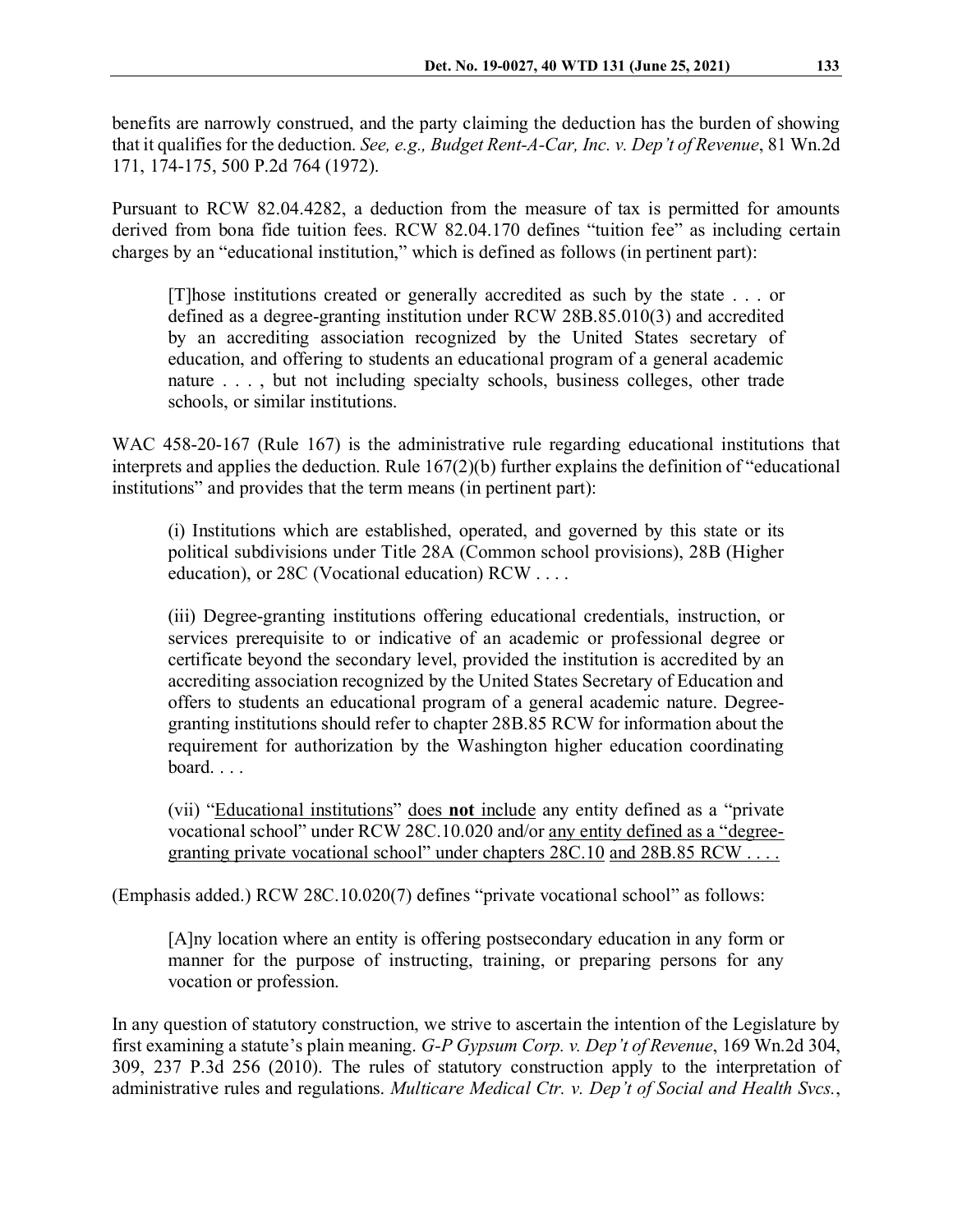114 Wn.2d 572, 790 P.2d 124 (1990) (citing *State v. Burke*, 92 Wn.2d 474, 478, 598 P.2d 395 (1979)); *Musselman v. Dep't of Social and Health Svcs.*, 132 Wn. App. 841, 846, 134 P.3d 248, 250-51 (2006). Statutes must be interpreted and construed so that all the language used is given effect, with no portion rendered meaningless or superfluous. *Id.; See also* Det. No. 04-0180E, 26 WTD 206 (2007). Courts assess a statute's meaning "viewing the words of a particular provision in the context of the statute in which they are found, together with related statutory provisions, and the statutory scheme as a whole." *Burns v. City of Seattle*, 161 Wn.2d 129, 140, 164 P.3d 475 (2007).

Taxpayer argues that while it was, for a time, regulated by Chapter 28C.10, RCW [and thus excluded from the definition], it should nevertheless qualify for the deduction because it is an "educational institution." Further, Taxpayer concludes that "degree granting private vocational school" is limited to schools that grant degrees and are registered with the Higher Education Coordinating Board or Washington Student Achievement Counsel (WSAC), and also provide training classes and are licensed by the WTECB. Brief in Support of . . . Petition, Pages 11-12; WAC 250-61-070 (Degree-granting private vocational schools' programs shall be regulated pursuant to an agreement between WSAC and WTECB. Degree programs shall be regulated by the WSAC, and non-degree programs shall be regulated by the WTECB.). We find no grounds to limit the definition of "degree-granting private vocational school" based on its regulators as Taxpayer suggests. [The evidence shows that (a)] Taxpayer's programs were focused on preparing students for specific vocations and professions rather than general education; [b] Taxpayer was accredited by ACICS in programs designed to educate students for professional, technical, or occupational careers; [c] the choice and selection of general education courses was limited; and, [d] Taxpayer was authorized under RCW 28C.10, regardless of whether it exercised the authorization[.] [Accordingly,] we conclude that Taxpayer was a "degree-granting private vocational school" and is disqualified from the deduction under Rule  $167(2)(b)(vii).$ <sup>[3,](#page-3-0)[4](#page-3-1)</sup>

Taxpayer also asks that we cancel the penalties imposed in the assessment. The Department's authority to waive or cancel penalties is restricted to the authority granted by the Legislature. Otherwise, the assessment of penalties is mandatory when the conditions for imposing them are met. RCW 82.32.090; Det. No. 01-193, 21 WTD 264 (2002); Det. No. 99-279, 20 WTD 149 (2001). The Legislature has granted the Department limited authority to waive or cancel penalties pursuant to RCW 82.32.105. RCW 82.32.105(1) provides that the Department is required to waive

<span id="page-3-0"></span><sup>&</sup>lt;sup>2</sup><br>3 Taxpayer discusses *Deaconess Hospital v. Dep't of Revenue*, BTA Docket No. 79-26 (1980) (*Deaconess*) and *Dominican Health Services v. Dep't of Revenue*, BTA Docket No. 01-149 (2005) (*Dominican*), where the Board allowed the deduction, asserting that Taxpayer is even more clearly a qualifying educational institution. In *Deaconess*, the Board looked to former WAC 458-20-114 (Rule 114) rather than the current rule, Rule 167, which uses a different definition of "educational institution." Because the Board applied a different rule, we find its analysis unhelpful. In *Dominican*, the Board found that taxpayer, a hospital, was an educational institution under RCW 82.04.170 and Rule 167, but provided no explanation for this holding, so we have no basis to extend its holding to this matter. We note that decisions of the BTA are not precedent for the Department. The Legislature intended that only the Department will decide what will be administrative precedent. RCW 82.32.410.

<span id="page-3-1"></span><sup>4</sup> Taxpayer argues that denying Taxpayer the deduction would be a violation of the uniformity requirement found in Article VII, Section 1 of the Washington Constitution on grounds that the Department has historically allowed the deduction for all institutions licensed under the Degree Granting Institutions Act. The uniformity provision referenced by Taxpayer insures that "the burdens of taxation are uniformly distributed." *See Cosro, Inc. v. Liquor Control Bd.*, 107 Wn.2d 754, 761, 733 P.2d 539 (1987). It applies only to property taxes, not to excise taxes*. Id.* Because excise taxes, not property taxes, are at issue in the present case, this provision is inapplicable.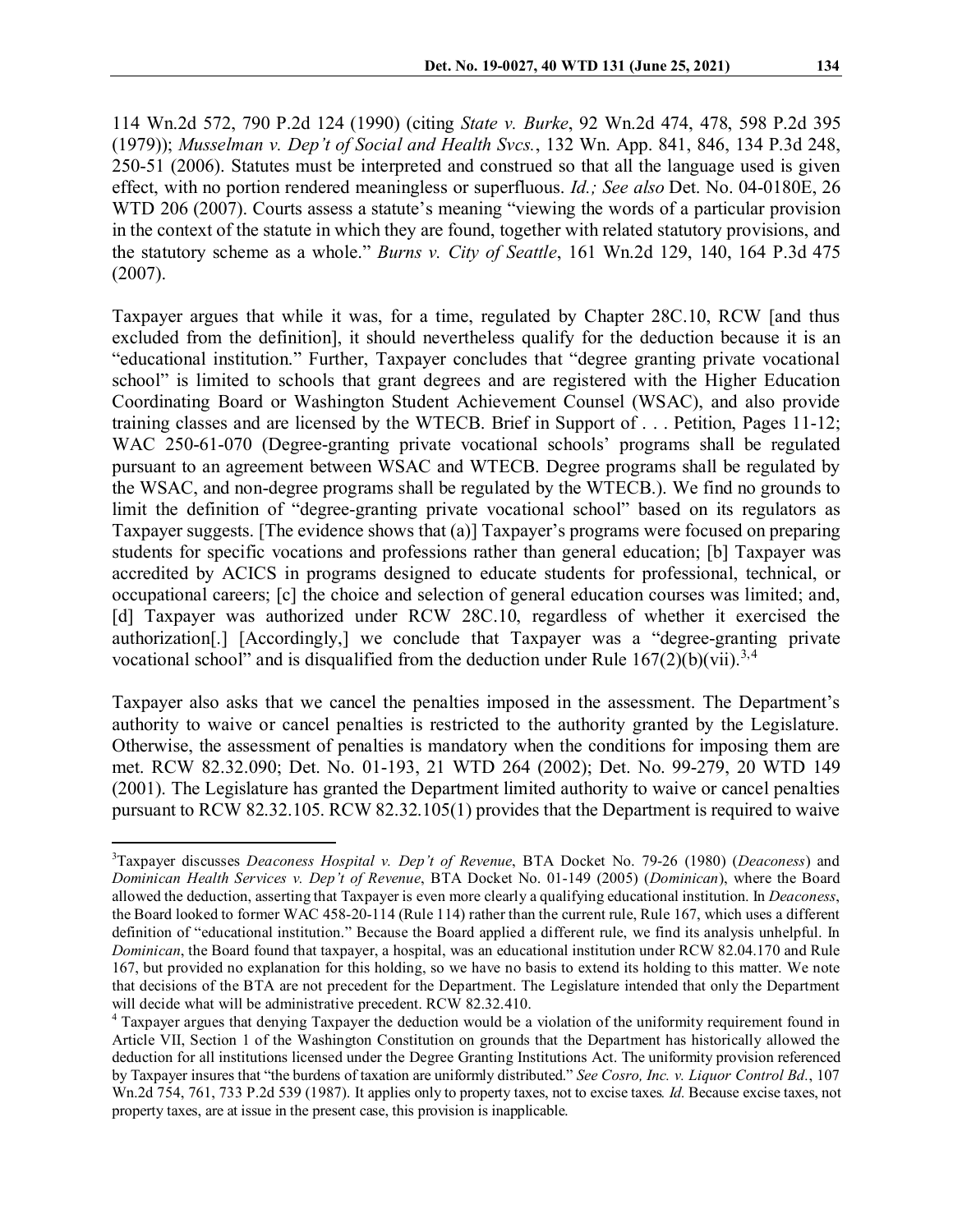penalties when it finds that the underlying act giving cause to the assessment of the penalty, i.e., delinquent payment, was due to circumstances beyond the control of the taxpayer.

WAC 458-20-228 (Rule 228) is the administrative rule regarding penalties. Rule 228(9)(a)(ii) defines "circumstances beyond the control of the taxpayer." It states:

The circumstances beyond the control of the taxpayer must actually cause the late payment. Circumstances beyond the control of the taxpayer are generally those which are immediate, unexpected, or in the nature of an emergency. Such circumstances result in the taxpayer not having reasonable time or opportunity to obtain an extension of the due date or otherwise timely file and pay.

Examples of what constitutes such circumstances are provided in Rule 228(9)(a)(ii), none of which apply to the situation here where Taxpayer asserts that penalties should be waived because it acted in good faith.<sup>[5](#page-4-0)</sup> Rule 228(9)(a)(iii) gives examples of circumstances that are *not* considered to be a basis for waiving penalties.  $\frac{6}{5}$  $\frac{6}{5}$  $\frac{6}{5}$  Specifically, Example (B) [of the latter category] includes "a misunderstanding or lack of knowledge of a tax liability," and Example (E) includes mistakes on the part of employees. Because the circumstances alleged in this matter are not immediate, unexpected, or in the nature of an emergency, and are unlike those circumstances described in Rule 228(9)(a)(ii), we conclude that the circumstances alleged by Taxpayer are not "beyond the control of the taxpayer" and are not grounds for waiver of penalties.

RCW 82.32.105(3) and Rule 228(10) provide that the Department will waive or cancel interest imposed under chapter 82.32 RCW only where the failure to pay the tax prior to the issuance of the assessment was the direct result of written instructions given the taxpayer by the Department, or the extension of the due date for payment of an assessment was not at the request of the taxpayer and was for the sole convenience of the Department. Since we find no evidence of either of these circumstances in the petition or record, we sustain the assessment of interest.

<span id="page-4-0"></span><sup>&</sup>lt;sup>5</sup> Examples of circumstances beyond the control of the taxpayer in Rule  $228(9)(a)(ii)$  include:

<sup>(</sup>A) The return payment was mailed on time but inadvertently sent to another agency.

<sup>(</sup>B) Erroneous written information given to the taxpayer by a department officer or employee caused the delinquency . . . .

<sup>(</sup>C) The delinquency was directly caused by death or serious illness of the taxpayer, or a member of the taxpayer's immediate family . . . .

<span id="page-4-1"></span> $6$  Examples in Rule  $228(9)(a)(iii)$  of circumstances that are generally not beyond the control of the taxpayer and will not qualify for waiver or cancellation of penalty include:

<sup>(</sup>A) Financial hardship;

<sup>(</sup>B) A misunderstanding or lack of knowledge of a tax liability;

<sup>(</sup>C) The failure of the taxpayer to receive a tax return form, EXCEPT where the taxpayer timely requested the form and it was still not furnished in reasonable time to mail the return and payment by the due date, as described in (a)(ii)(G) of this subsection;

<sup>(</sup>D) Registration of an account that is not considered a voluntary registration, as described in subsection  $(5)(a)(iii)$  and (b) of this section;

<sup>(</sup>E) Mistakes or misconduct on the part of employees or other persons contracted with the taxpayer (not including conduct covered in  $(a)(ii)(F)$  of this subsection); and

<sup>(</sup>F) Reliance upon unpublished, written information from the department that was issued to and specifically addresses the circumstances of some other taxpayer.